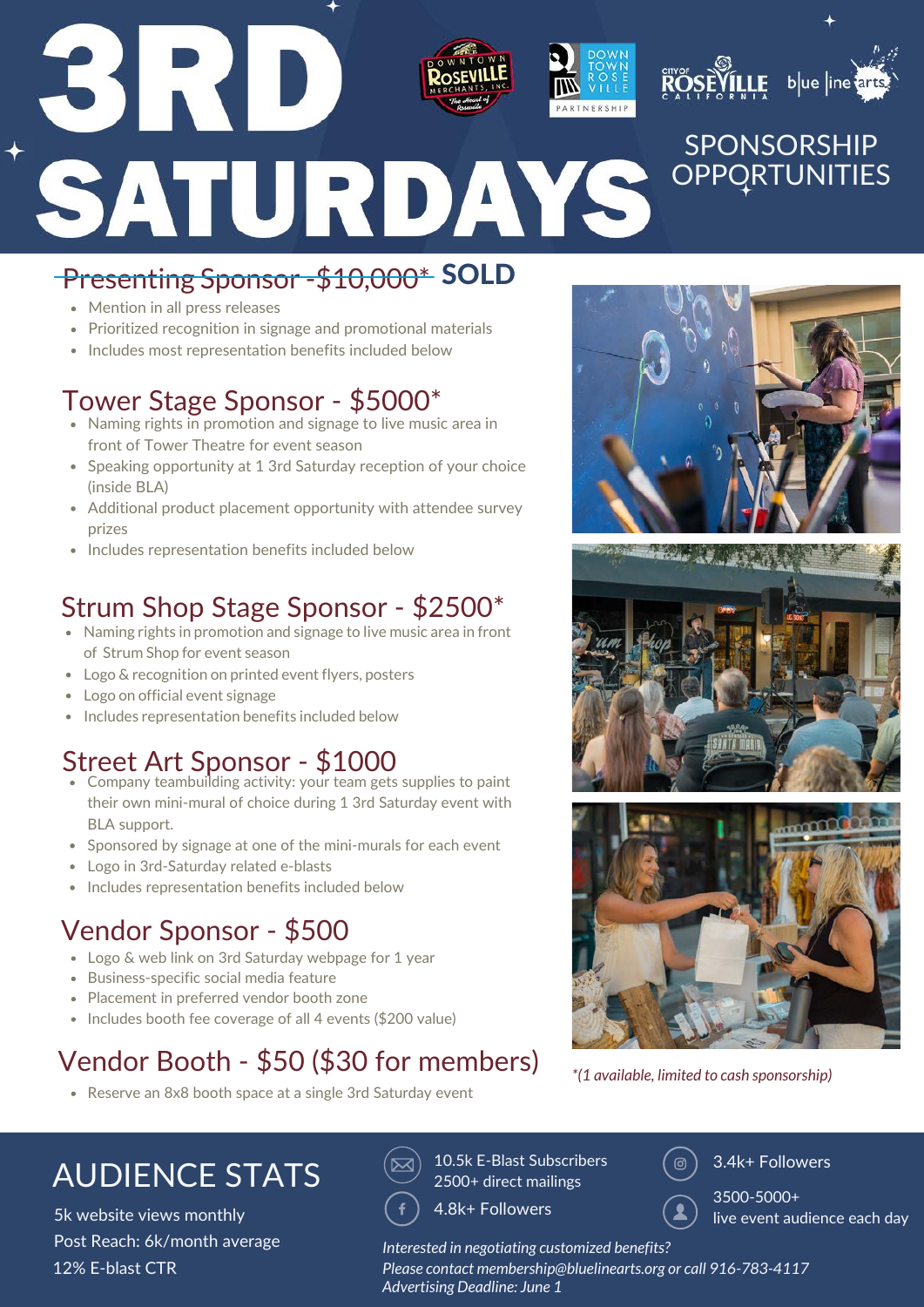# Event Highlights from 2021



#### **ECONOMIC IMPACTS**

- **100%** of downtown businesses reported an increase in customers
- Businesses polled reported an average of a **30%** increase in sales during the event compared to a normal Saturday.

#### SURVEY FEEDBACK

"Vernon street closure gives it a very festive feel. It makes Downtown very very different that the typical suburban/mall experience. Newcomers are moving from places with vibrant downtowns so this makes Roseville and the downtown businesses very attractive to them. "

"There was a great crowd of people! From all ages and I loved that. The location was amazing and in a safe and beautiful area. The music, art and activities were also great."

"I hope this event continues to grow! It would be amazing to see all of Vernon street packed with art and vendors!"



### 100%

of the Businesses polled reported a desire to see the # of 3rd Saturdays increase in 2022.

of the Businesses polled want to see 3rd Saturday events happen year-round



16

Artists were commissioned to create visual arts activitions

Average number of artist or maker vendors per event

30

musical performances commissioned

# 65%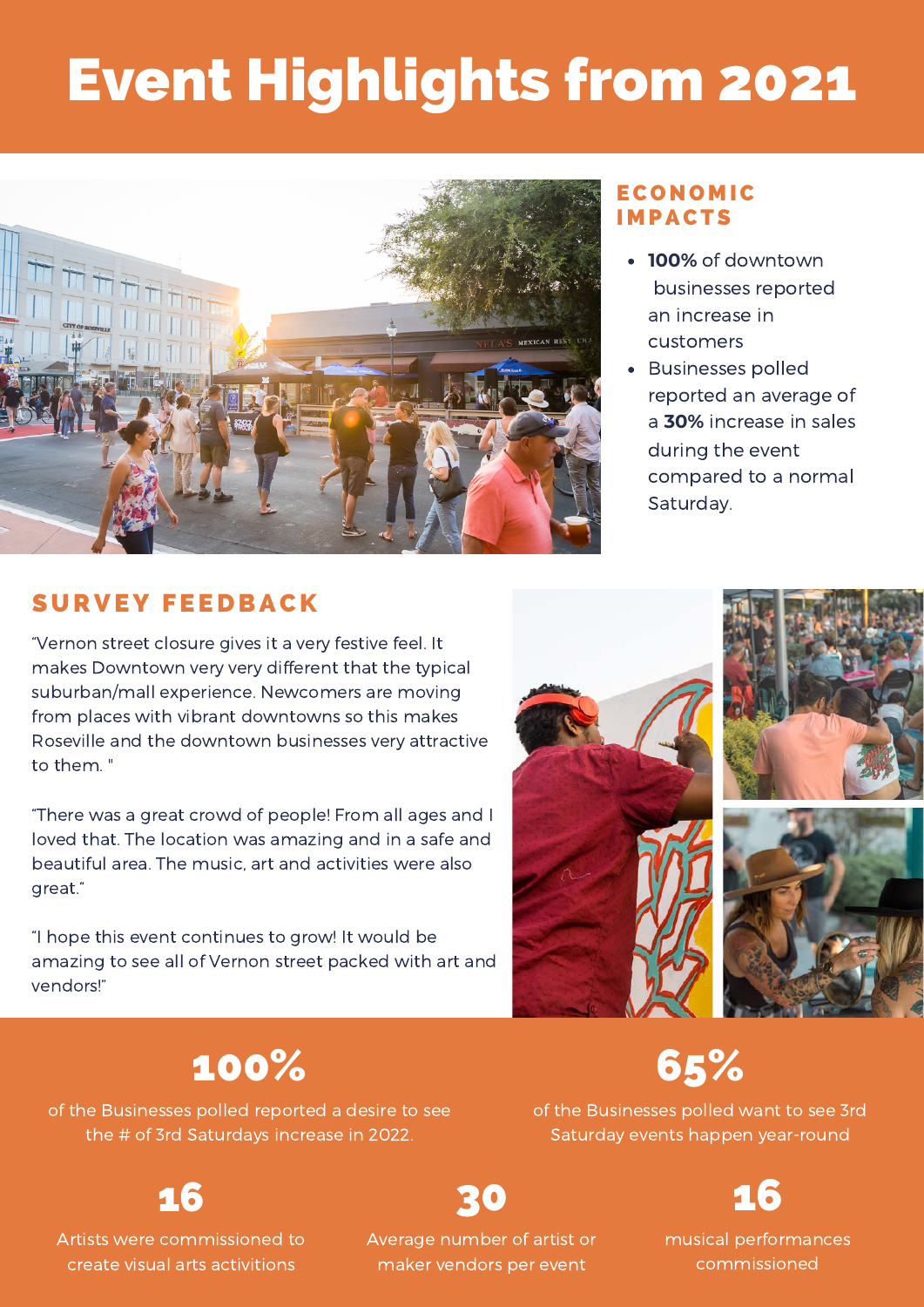# 1 T C SATURDAYS

BOARD OF DIRECTORS

**President CLIFTON TAYLOR Taylor Builders**

**Vice President CECILIA DELURY CPA, Retired**

**Secretary SHEREE MEYER Sac State College of Arts & Letters**

**Treasurer SUSAN RAMIREZ Summit Funding**

**Directors NATASHA MARTIN City of Roseville, Parks, Recreation & Libraries**

**CHRISTOPHER PISTONE Robert W. Baird & Co.**

**TRUNG CAO Artist**

**JENNIFER LUGIRS Sierra College**

 $\overline{\phantom{a}}$ 

## ABOUT THE EVENT SERIES 2022 DATES: JUN. 18, JUL. 16, AUG. 20, & SEPT. 17

RTNERSHIP

3rd Saturday Art Walk is an arts & entertainment-focused community gathering event on Vernon Street designed to complement the City of Roseville's Concerts on the Square series and to attract visitors to businesses in Downtown Roseville. This monthly event will provide opportunities for visitors to connect with and support local artists, farmers, nonprofits and artisan vendor booths selling one-of-a-kind handcrafted items.

During each event, we close Vernon Street, creating a walkable outdoor corridor that encourages guests to walk from venue to venue, with interactive opportunities spanning four city blocks. We also invite other arts & culture nonprofits to participate in the event, connecting visitors with resources that increase educational opportunities, and access to stress-reducing activities that support mental health and give opportunities for residents to form social connections.

To encourage community engagement, each event will feature a public art project such as mini murals, chalk art competitions, art demonstrations and/or open art activities for all ages. Sponsorships make possible additional live music performances in front of Tower Theatre and the Strum Shop.

#### ABOUT BLUE LINE ARTS

 $b$ ue  $|$ ine

LF

Blue Line Arts is a 501c3 nonprofit arts center and gallery in the heart of downtown Roseville. The gallery showcases the works of regional and national artists, while engaging our community through arts programming and events, such as artist lectures, workshops and classes for all ages, public art projects, and more.

To support a full creative life for all, Blue Line Arts commits to championing policies and practices of cultural equity that empower a just, inclusive and equitable nation.

405 Vernon St. Suite 100 • 916-783-4117 info@bluelinearts.org • bluelinearts.org • @bluelinearts Nonprofit Tax ID: #94-1690631